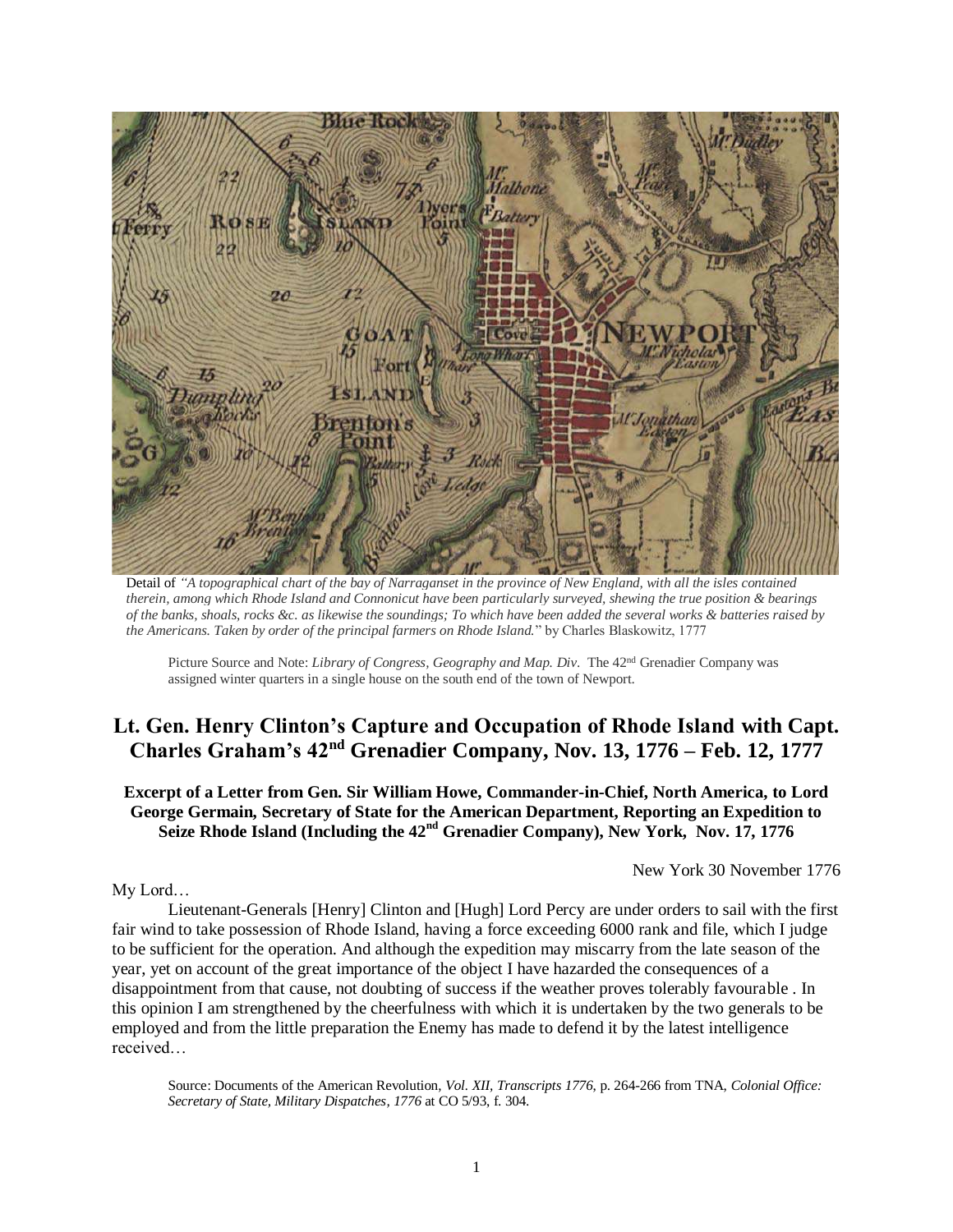## **Journal of Maj. of Brigade and Capt. Frederick Mackenzie, 5th Brig., Describes Preparations for Rhode Island Expedition, New York, Nov. 13 – 19, 1776**

13<sup>th</sup> Nov<sup>r</sup> – Clear fine weather. Slight Frost...

[Lt.] General [Henry] Clinton came to New York today from the Army. He is to have command of the troops going on the Expedition, and [Commodore] Sir Peter Parker is to Command the Fleet. Tis now generally supposed we are going to the Delaware.

The troops under orders for this Expedition are, a [3<sup>rd</sup>] Battalion of British Grenadiers [including] the 42<sup>nd</sup> Gren. Co.], one [3<sup>rd</sup> Bn.] of Light Infantry, the  $3^{rd}$ ,  $4^{th}$  &  $5^{th}$  Brigades of British Infantry, two Brigades of Hessian, [Hessian Col. Carl von] Donop's Corps, a detachment of  $17<sup>th</sup>$  Dragoons, & a detachment of Artillery.

18<sup>th</sup> Nov<sup>r</sup> 1776

The  $3<sup>rd</sup>$  Battalion of Grenadiers, the  $3<sup>rd</sup>$  Light Infantry, and two Brigades of hessians, marched from the army this morning, and at 2 o'Clock encamped near New York...

19<sup>th</sup> Nov<sup>r</sup> – Remarkable fine weather

The 3<sup>rd</sup> brigade came and encamped near the town.

The troops now encamped near New York, and which are expected to embark on the intended Expedition, are, The  $3^{rd}$  Batt<sup>n</sup>. of Light Infantry,  $3^{rd}$  of Grenadiers,  $3^{rd}$  and  $5^{th}$  Brigades of British, and [Maj. Gen. Frederick William] Losbergs's & [Maj. Gen. Martin] Schmidt's brigades of Hessian Infantry...

#### $21<sup>st</sup>$  Nov<sup>r</sup>

The troops under orders for the Expedition, are one troop of the  $17<sup>th</sup>$  Dragoons,  $3<sup>rd</sup>$  Battalion of Light Infantry,  $3^{\text{rd}}$  Grenadiers [including the 42<sup>nd</sup> Gren. Co.],  $3^{\text{rd}}$  &  $5^{\text{th}}$  brigades of British, Losberg's and Schmidt's brigades of Hessians, and two Companies of Artillery. Most of the two Decked Ships of warm are also under orders. [Lt.] General [Henry] Clinton is to have the Command of the Army, and [Commodore] Admiral Sir Peter Parker of The Navy. It is generally supposed that Rhode-Island is the object...

 $23<sup>rd</sup> Nov<sup>r</sup> – Rain last night...$ 

Part of the troops for the Expedition are to embark tomorrow...

 $25<sup>th</sup>$  Nov<sup>r</sup> Remarkable warm weather these two last days...

The Grenadiers and Light Infantry, and the two Hessian brigades embarked...

Source: *Dairy of Frederick Mackenzie*, Vol. I, Harvard University Press, Cambridge, 1930 and reprinted by The New York Times & Arno Press, 1969, p. 104 and 111-115.

## **Excerpts of Notebook of Lt. John Peebles, 42nd Grenadier Company, 3rd British Grenadier Battalion, on Preparations for Lt. Gen. Henry Clinton's Rhode Island Expedition,**  *Rachel & Mary Transport,* **New York, Nov. 17 - 30, 1776**

Nov<sup>r</sup>.17<sup>th</sup>. fine w<sup>r</sup>. [weather] & a day if rest the 18<sup>th</sup>. we the 3<sup>d</sup>. Batt<sup>n</sup>. Grenad<sup>rs</sup>. march'd to New York & Encamp'd on the Plains at the North end of Town...Things getting ready for a Secret expedition. We remaine'd in this camp about a week  $&$  then Embark'd for the Lord knows where...

On Monday 25<sup>th</sup> Nov<sup>r</sup>. 3<sup>d</sup>. Batt<sup>n</sup>. Grenad<sup>rs</sup>. Enbark'd on board the Rachel & Mary & The Hunter Transports at New York, being part of the Troops for an Expedition the destination of which is not yet publickly known. 4 Line of Battle Ships 2 Frigates & about six thousand land troops British & Hessian make up the Force of this secret expedition...the  $42<sup>d</sup>$ . [Grenadier Company] (all but an officer & 20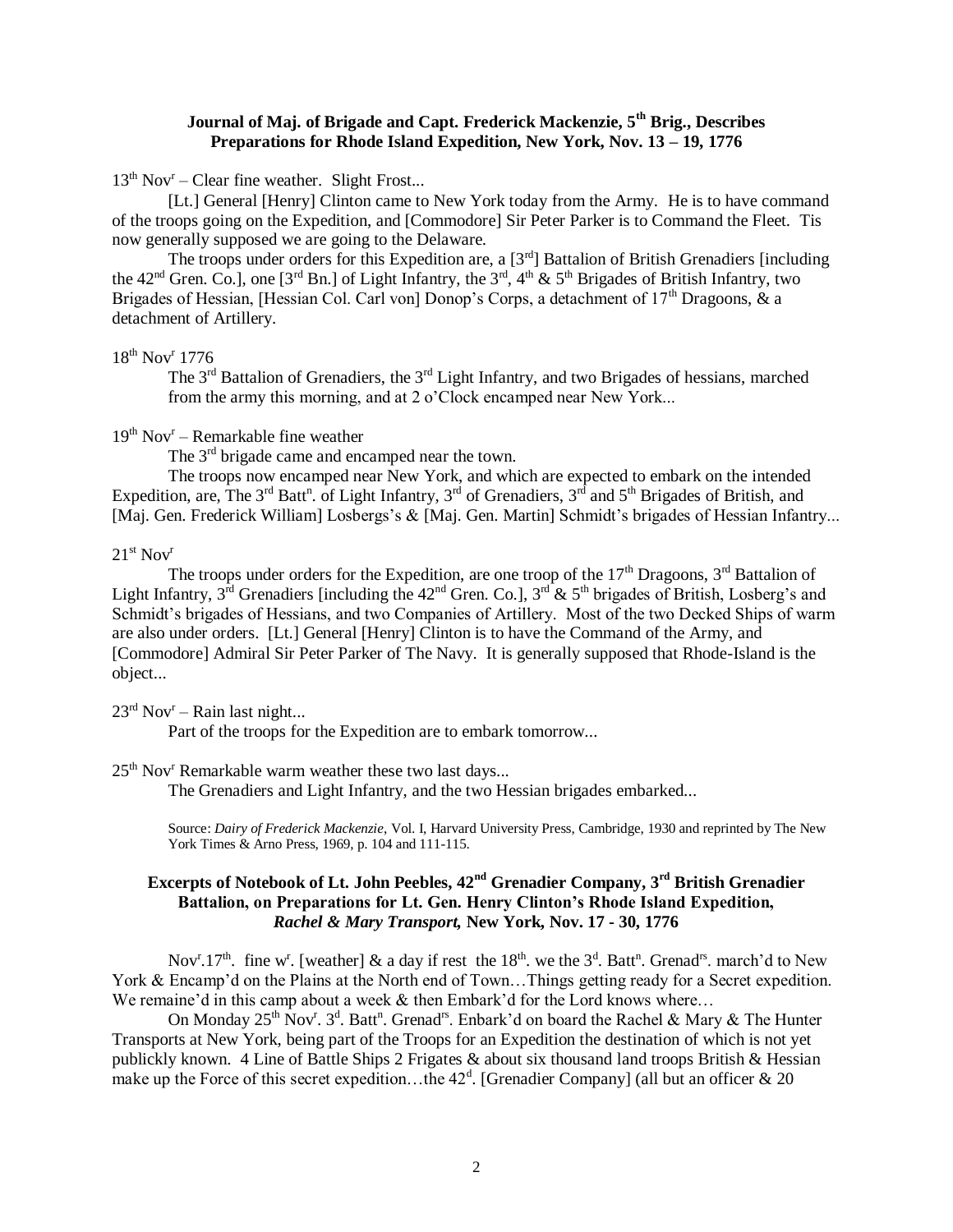detached on board the Rachel & Mary) the 54<sup>th</sup>. & 57<sup>th</sup>. Comp<sup>ys</sup> on board the Hunter, an old ship & somewhat leaky John Hudson Master…

Saturday Nov<sup>r</sup>. 30<sup>th</sup>. S<sup>t</sup>. Andrew's Day a Rainy morn<sup>g</sup>... towards noon it clear'd up a little made several attempts to haul out into the Current in order to get up thro' Hell gate but fail'd, we touch'd upon the point again, one ship got thro'; in the afternoon the wind came to the westward  $\&$  blew pretty smartly but could not get the ships haul'd out into the stream. the kedge anchors [used for turning the ship] would not hold, so gave it up for the day – and sat down to celelbrate the day which is always kept with festivity & mirth by the wandering sons of St. Andrew, we had a good dinner, pour'd a libation to the saint, and did justice to his memory, with a hearty glass; may joy  $\&$  good fellowship always preside at his feasts,  $\&$ banish every foe to mirth & friendship –

Source and Note: NRS, *Peebles' Journal* Entries Nov. 17-30, 1776 and published in *John Peebles' American War*, Ed. Ira D. Gruber, Army Record Society, Stackpole Books, 1998, pp. 64 - 65. St. Andrew is the patron saint of Scotland.

## **Excerpt of Journal of Capt. William Haslewood, 63rd Regt., Describing Rhode Island Expedition Nov. 24-Dec. 12, 1776**

...on the 24<sup>th</sup> Novem<sup>r</sup>. the 63<sup>d</sup> Regim<sup>t</sup>. with many others under the Command of [Lt.] Gen<sup>1</sup>. [Henry] Clinton embarked on board Transports at New York sail<sup>d</sup> down the East River through Hell Gate into the Sound, came to an anchor off New London, on the 7<sup>th</sup> Decem<sup>r</sup>. arrived In Rhode Island Harbour, all the Troop landed there at eight, that Night without opposition and lay on their Arms all Night, next Day pitched Tents but such a snow fall that it was with great difficulty the Troops kept themselves warm. tho' great fires were made. about five Days after landing the Troops were Quarter'd on the Inhabitance.

Source and Note: "Journal of a British Officer During the American Revolution," Ed. by Louise Phelps Kellogg, in *The Mississippi Valley Historical Review*, Vol. VII, No. 1, June 1920, Google Books, pp. 55-56. The 42nd Grenadier Company was part of the landing force.

## **General Orders Detaching the 3rd British Grenadier Battalion, Including Capt. Charles Graham's 42nd Grenadier Company, for Lt. Gen. Henry Clinton's Expedition to Capture Rhode Island, Nov. 28, 1776**

Head Quarters New York Nov. 28<sup>th</sup> 1776...

The Detachment of the Royal Artillery, and 17<sup>th</sup> Light Dragoons,  $3<sup>d</sup>$  Battalion Light Infantry,  $3<sup>d</sup>$ Battalion Grenadiers, 3<sup>d</sup> and 5<sup>th</sup> Brigades British, and two Brigades Hessians (Losberg's and Schmidt's), as well as all other Officers and Soldiers now embarked under the Command of Lieut.-Gen. [Henry] Clinton, will receive their Orders from him...

Source and Note: "The Kemble Papers: Vol. I, 1773-1789 in *Collections of the New-York Historical Society for the Year 1883*, Publication Fund Series, Printed for the Society, New York, 1884, Google Books. This order prepares a large detachment under Lt. Gen. Henry Clinton to attack and seize Rhode Island. The 42<sup>nd</sup> Grenadier Co. took part in this expedition as part of the 3rd British Grenadier Bn.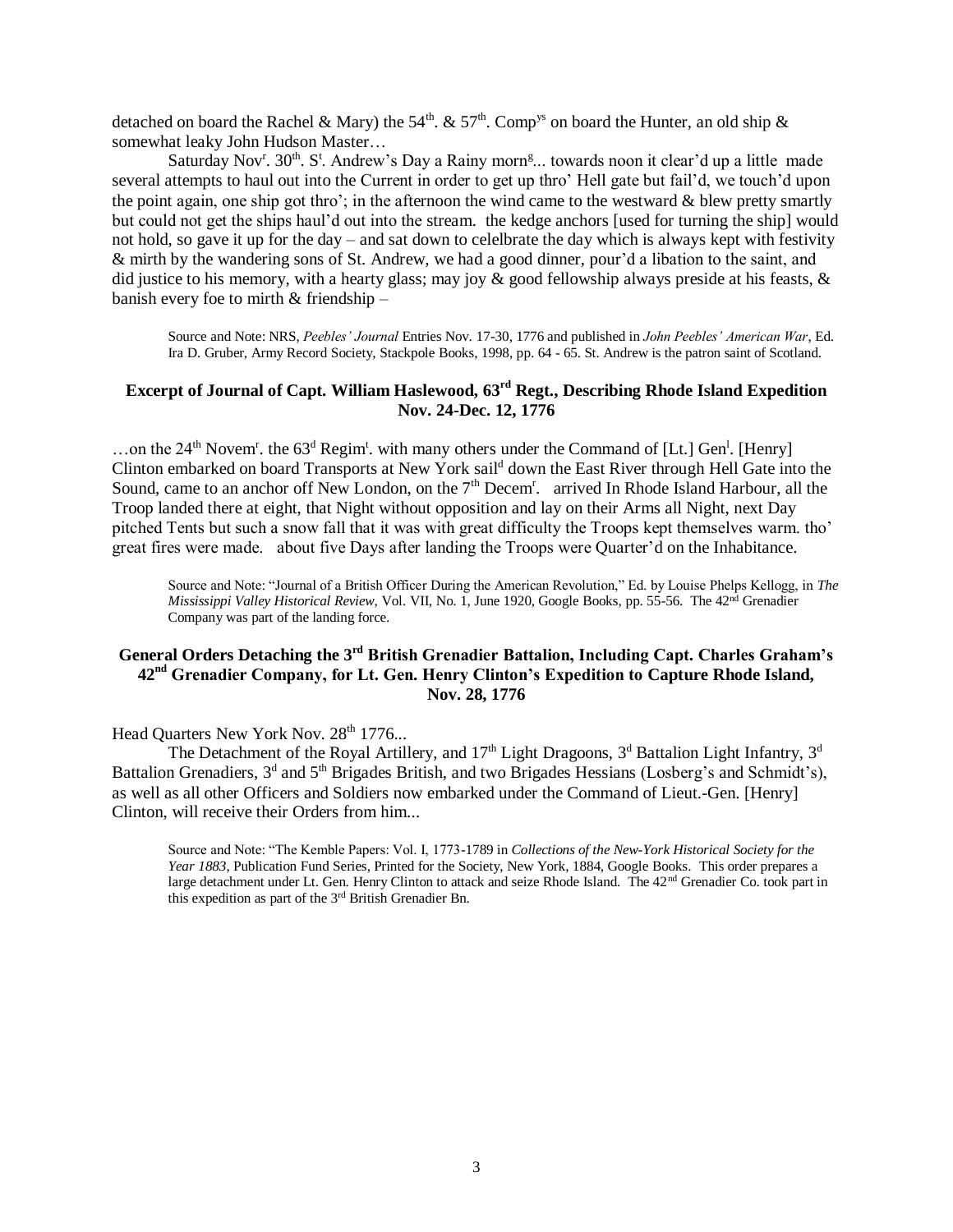

Detail from *Lt. Col. Sir Charles Stuart*, by George Romney, 1779

Picture Source: WikiArt.org

## **Excerpts of Letter from Maj. Hon. Charles Stuart, 43rd Regt. and Commander, 3rd British Grenadier Battalion (Including the 42nd Grenadier Co.) to his Father the Earl of Bute, Describing Preparations for the Rhode Island Expedition, New York, Nov. 29, 1776**

East River, New York, Nov. 29, 1776

…Six thousand are embarked for an expedition under the command of [Lt.] Gen. [Henry] Clinton and [Lt. Gen.] Lord [Hugh, Earl] Percy; I likewise go, with the command of the Grenadiers, we imagine to Rhode Island. I am on board a miserable transport with 30 officers, therefore you must excuse the incorrectness it is rather severe after sharing in every active part of this campaign immediately to undertake a Winter one…

Source: *New Records of the American Revolution*, Sir Charles Stuart, L. K. Ashnor, London, 1927, pp. 12-13.

## **Excerpt of Letter No. 33 from Gen. Sir William Howe, Commander-in-Chief, North America, to Lord George Germain, Secretary of State for the American Department, Reporting the Sailing of the Rhode Island Expedition (Including the 42nd Grenadier Company), Dec. 1, 1776**

# $N^{\text{o}}$

My Lord,

 $\frac{33}{2}$  New York  $2^d$  Decem<sup>r</sup> 1776

The Wind being fair Lieutenant General [Henry] Clinton sailed yesterday by the East River with the Frigates & most of the Transports the larger Ships of War and Transports put to Sea from Sandy Hook at the same Time to join the Fleet off of the Port of Destination…

I have the Honor to be Your Lordships faithful and most Obedient Servant

Right Hon<sup>ble</sup> Lord George Germain W. Howe  $\&c \&c \&c$ 

> Source: *Records of the British Colonial Office Class 5, Part 5: The American Revolution, 1772-1784*, Ed. Randolph Boehm, University Publications Inc., Frederick, MD, 1972 from TNA, *Colonial Office: Secretary of State, Military Dispatches, 1776* at CO 5/93, f. 535.

**Journal of Maj. of Brigade and Capt. Frederick Mackenzie, 5th Brig., Describes Voyage of the Rhode Island Expedition, New York, Nov. 27 – Dec. 4, 1776**

 $27<sup>th</sup>$  Nov<sup>r</sup>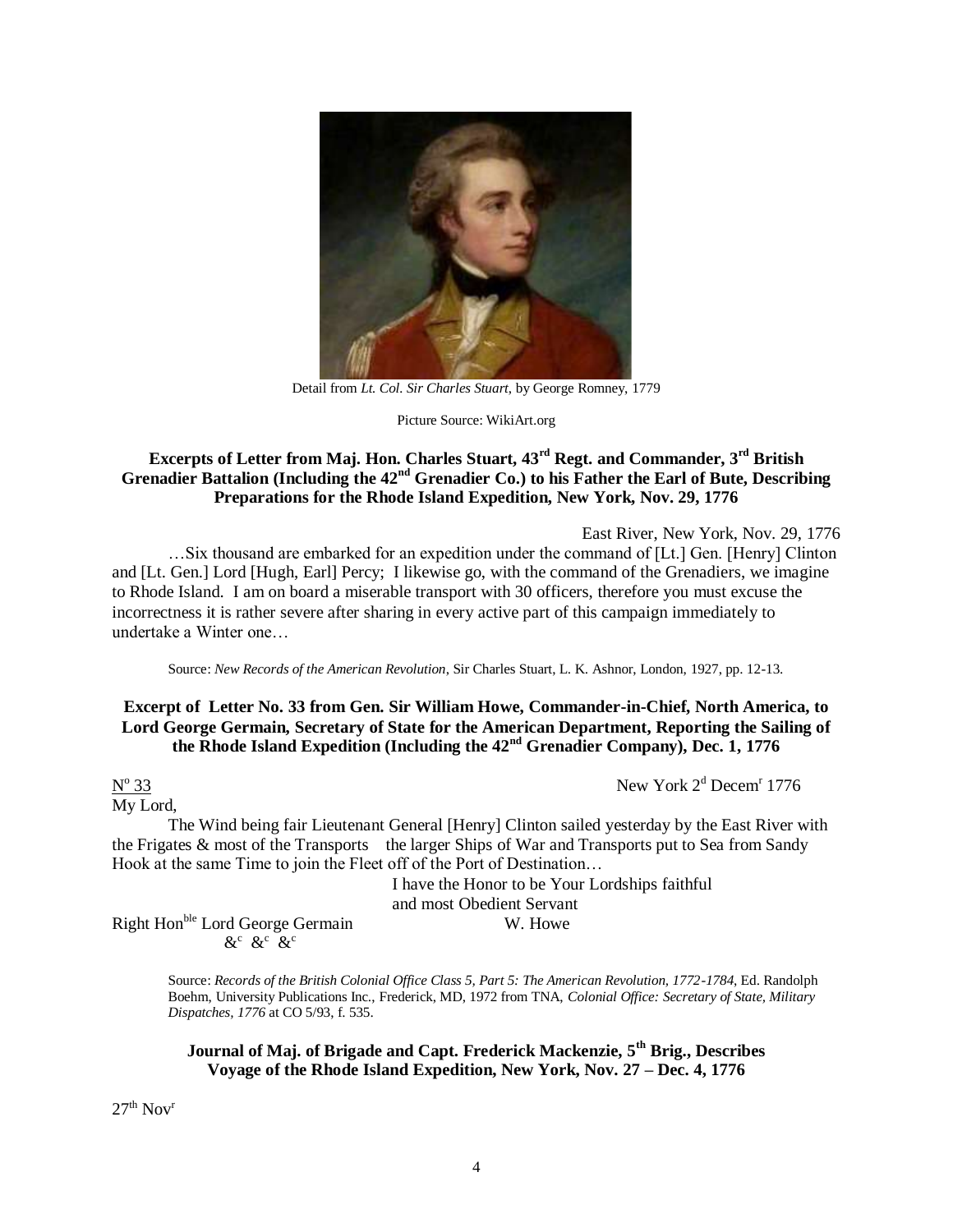Most of the transports with troops on board for the Expedition, went out of the N. River to day, and anchored between Governor's Island and Redhook. The large ships are gone down to Gravesend bay.

It is still uncertain where we are going; but Rhode-Island is generally supposed to be our destination; and that The Frigates and transports will go through the [Long Island] Sound, and the two decked Ships round Long Island, and rendezvous of the E. end of Long Island.

#### $28^{th}$  Nov<sup>r</sup>

The transports with the troops came up with the tide, and anchored in the East River between Corlaer's-hook and the town. The two decked ships, and the large transport with the 54<sup>th</sup> Regiment on board, are gone down to Sandy hook. It is pretty evident now we are going to Rhode Island...

 $29<sup>th</sup>$  Nov<sup>r</sup> ... greatest part of the Expedition fleet in now at anchor in the E. River between Turtle bay and Bushwick point. About 60 sail are assembled. The Frigates which are Convoy us [sic], passed through Hellgate some days ago, and are waiting for us in the Sound...

Rhode Island is certainly our object, at which place there are some Rebel Frigates, and a great quantity of Goods and Stores...

#### 1<sup>st</sup> Dec<sup>r</sup>

The Expedition fleet weighed anchor at daybreak, with a fine wind at S. went all safely through Hellgate, and at 3 in the afternoon anchored near Whitestone, & not far from [Throgg's] Frog's-point...

 $4<sup>th</sup> Dec<sup>r</sup>$  – The wind being fair this morning, the signal for weighing was made about 11 o'Clock, and at 2 in the afternoon almost the whole fleet was underway with a light wind at N...

Source: *Dairy of Frederick Mackenzie*, Vol. I, Harvard University Press, Cambridge, 1930 and reprinted by The New York Times & Arno Press, 1969, pp. 116-119.

# **Excerpt of Notebook of Lt. John Peebles, 42nd Grenadier Company, Records Change of Command for the 3rd British Grenadier Battalion, At Sea Off Rhode Island, Dec. 7, 1776**

Saturday  $7<sup>th</sup>$ . Dec<sup>r</sup>... [Lt.] Colo: [James] Marsh [43<sup>rd</sup> Regt.] took his leave in orders & gave up the Com<sup>d</sup>. to Major [Hon. Charles] Stuart [43<sup>rd</sup> Regt.]

Source and Note: NRS, *Peebles' Journal* Entry Dec. 7, 1776 and published in *John Peebles' American War*, Ed. Ira D. Gruber, Army Record Society, Stackpole Books, 1998, p. 70.

## **Lt. Gen. Henry Clinton's Orders Concerning the 3rd British Grenadier Battalion (Including the 42nd Grenadier Company), Rhode Island, Dec. 7, 9 and 26, 1776**

Given by  $L^{\text{t}}$ . Gen<sup>1</sup> [Henry] Clinton...

On board His Majesty's ship Chatham, Rhode Island harbour 7<sup>th</sup> December 1776.

The Troops to hold themselves in readiness to disembark by day break to Morrow morning. The Light Infantry, Grenadiers and 3<sup>rd</sup> Brigade, compose the first debarkation. The Brigade of Losberg, with the Regiment of Watginaw, form the second. The 5<sup>th</sup> brigade and the two remaining Regiments of Huynes brigade compose the third.

The Light Cavalry are not to disembark till further orders. The battalion Guns are not to be taken on shore by any Corps, as Major Innes will receive instructions for what Artillery will be necessary.

Major General [Richard] Prescott will command the first debarkation, Brigadier General [Friedrich Wilhelm von] Losberg the second, and as soon as they are landed, the whole will be under the command of Lieu<sup>t</sup> General [Hugh] Earl Percy. Brigadier General [Francis] Smith will command the third debarkation, and major General [Johann Christoph von] Huyne will accompany him…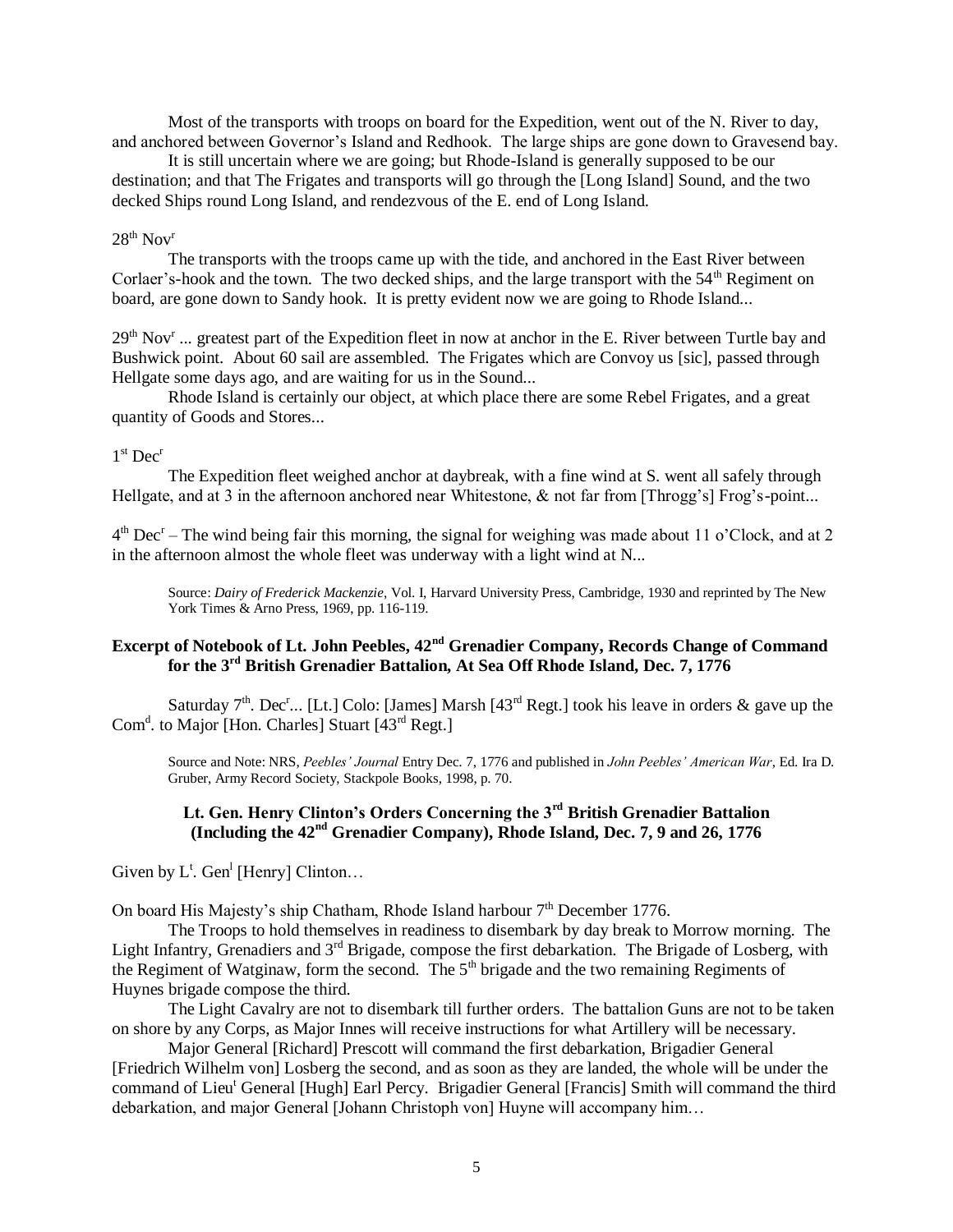#### Head quarters, Newport, 9<sup>th</sup> December 1776

The General desires to express his thanks to Major General [Richard] Prescott for the great care and attention he shewed in conducting the landing, and taking possession of the island yesterday…

#### 26 December 1776

The Grenadiers and Light Infantry are for the future to do none but duties of honor, they will therefore always take the Generals and Lord Percy's Guards…

Source and Note: *General Orders Rhode Island December 1776 – January 1778*, Ed. Don Hagist, Heritage Books, Westminster (MD) 2007, pp. 1, 3-4,12, 21-23, 25-26, and 29-30. This order prepares the expedition for the landing at Rhode Island.

## **Excerpt of a Letter No. 38 from Gen. Sir William Howe, Commander-in-Chief, North America, to Lord George Germain, Secretary of State for the American Department, Enclosing Lt. Gen. Henry Clinton's Report of the Seizure of Rhode Island, Dec. 8, 1776**

New York 20 December 1776

My Lord,

I have the honour to enclose an extract of a letter from Lieutenant-General Clinton containing advice of his being in possession of Rhode Island without any loss to His Majesty's troops. The season may be found too far advanced for him to proceed to Providence, but if practicable I am confident the attempt will be made; the advantages to be derived from this acquisition are nevertheless very important, which from your Lordship's perfect knowledge of them I do not presume to enumerate…

*Signed.* 

Source: *Documents of the American Revolution, Vol. XII, Transcripts 1776*, pp. 266-268 from TNA, *Colonial Office: Secretary of State, Military Dispatches, 1776=1777* at CO 5/94, f. 15.



Portrait of Lt. Gen. Henry Clinton, 1777, by John Smart

Picture Source: Wikimedia Commons, from National Institute of American History and Democracy

**Letter from Lt. Gen. Henry Clinton to Lord George Germain, Secretary of State for the American Department, Reporting on the Capture of Rhode Island, Newport, Dec. 8, 1776**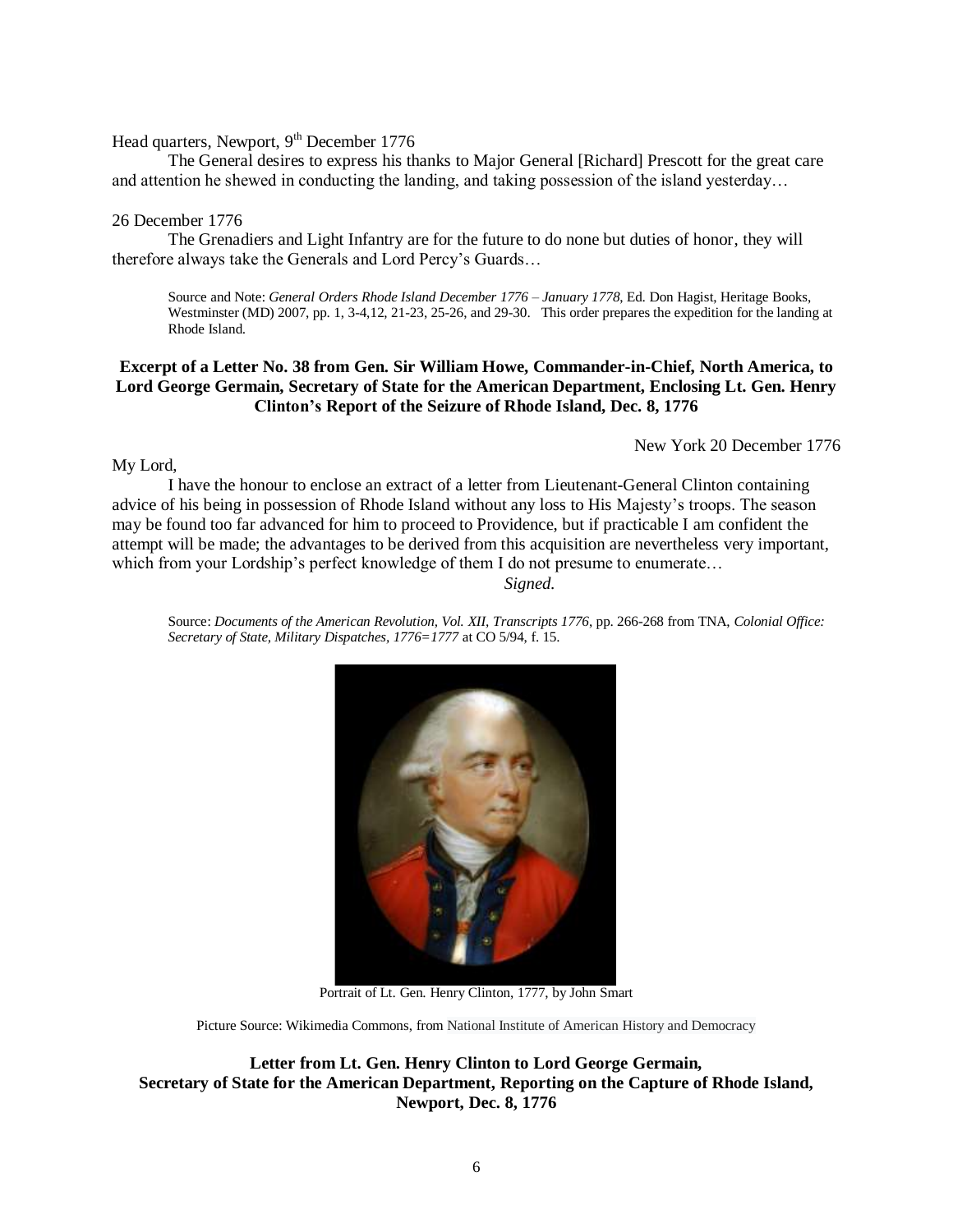### Newport Rhode Island Dec<sup>r</sup>. 9<sup>th</sup>. 1776

Having received General [Sir William] Howe's orders to embark with two Brigades of British and two Brigades of Hessian troops, and in Conjunction With Commodore S<sup>r</sup> Peter Parkers Fleet to make a descent upon this Island in the most effectual Manner for the full possession of it and for the Security of the Town and Harbour. We sailed from New York on the 1<sup>st</sup> of december Arrived at Weavers bay on the West side of this Island on the evening of the  $7<sup>th</sup>$  following On the  $8<sup>th</sup>$  at day – break the Commodore having made such a disposition of the Fleet as he thought proper to cover the landing of the troops, they disembarked at the above – mentioned Bay without the least opposition. When being informed that the Rebels had quitted the Works in and about the Town of Newport and was retiring towards Bristol Ferry I detached Major General [Richard] Prescott with the  $3<sup>rd</sup>$  Battalion British] Grenadiers [including the 42<sup>nd</sup>] Gren. Co.] and light Infantry to intercept them, sustaining him with a body of troops under the Command of L<sup>t</sup> General [Hugh] Earl Percy. Major General Prescott took two pieces of Cannon a few Prisoners and obliged them to quit their Fort on this side the Ferry and retire to the Continent. I likewise sent a Battalion to take possession of Newport the Capitol of the Island in which were found some Cannon & Stores, which the Rebels on their sudden retreat had left behind them.

I shall as soon as possible send troops to the Islands of Conanicut and Providence and Occupy such other Ports as may be Necessary for the security of the harbour; having had it in Command from General Howe to give your Lordship the earliest intelligence of the success of his Majesty's Troops I have the honour to transmit this to your Lordship by Cap<sup>t</sup> Drummond one of my Aide de Camps to whom I beg leave to refer your Lordship for any particulars which you may Wish to be informed of. I have the honor to be

With great respect

My Lord your Lordships Most Ob<sup>t</sup> Ser<sup>t</sup>

The Right Hon<sup>ble</sup> Lord George Germain  $H$  Clinton L<sup>t</sup> Gen.

Source: TNA, *Colonial Office: Secretary of State, Military Dispatches, 1776-1777* at CO 5/94, ff. 388-389. The Grenadiers mentioned in Lt. Gen. Clinton's letter were the 3rd British Grenadiers Battalion, which included Capt. Charles Graham's 42nd Grenadier Co.

## **Journal of Maj. of Brigade and Capt. Frederick Mackenzie, 5th Brig., Describes Amphibious Landing of the Expedition, Aquidneck Island, Rhode Island, Dec. 8 – 9, 1776**

#### 8<sup>th</sup> Dec<sup>r</sup> 1776

The Army landed this morning at Weaver's Cove near M<sup>r</sup> Stoddard's house, in the following order –

The first Embarkation [debarkation] consisted of the Light Infantry, Grenadiers [including Capt. Charles Graham's 42<sup>nd</sup> Gren. Co.], and 10<sup>th</sup> regiment, under the Command of Major [Richard] General Prescott...

The first Embarkation under Gen<sup>1</sup> Prescott, marched as soon as formed to the high road from Newport to Bristol ferry, a short distance from the landing place, and finding that the few of the Enemy who were on the Island, had retired in haste towards the N. end of it, he pursued them to the ferries, where he took a few prisoners, and a 9 p<sup>r</sup> [pounder] Cannon; and saved a great many Cattle & Sheep which they had not time to carry off...

#### $9<sup>th</sup> Dec<sup>r</sup>$

As the troops could not get their tents on shore from the transports last night, they were obliged to lie without any shelter, on a bleak hill, much exposed to the severity of the weather. The troops [including the  $42<sup>nd</sup>$  Grenadiers] which advanced toward the ferries, were Cantoned in the adjacent houses & barns. Most of the tents were got on shore this morning and pitched...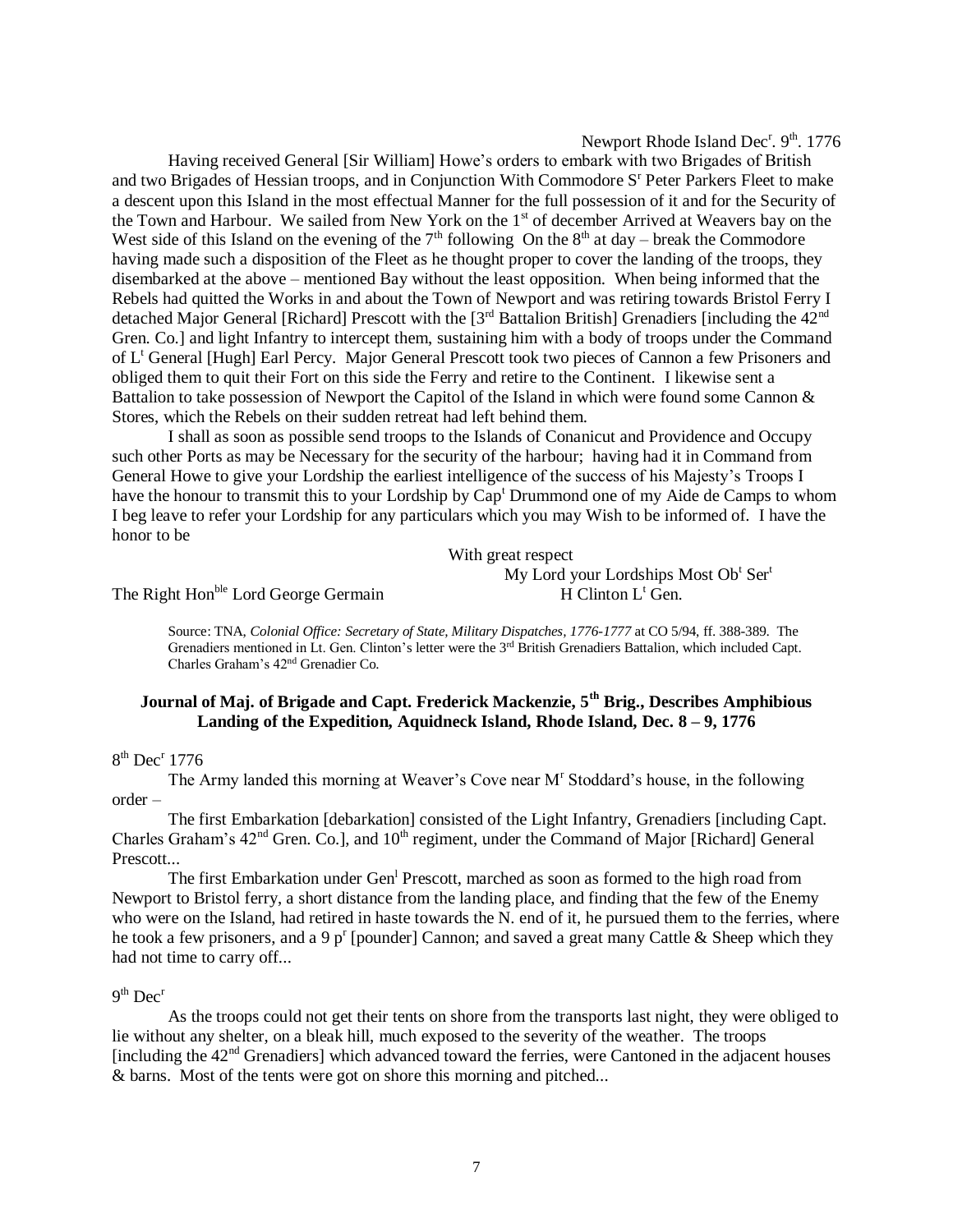Source: *Dairy of Frederick Mackenzie*, Vol. I, Harvard University Press, Cambridge, 1930 and reprinted by The New York Times & Arno Press, 1969, pp. 123-124.



Detail from *"A topographical chart of the bay of Narraganset in the province of New England, with all the isles contained therein, among which Rhode Island and Connonicut have been particularly surveyed, shewing the true position & bearings of the banks, shoals, rocks &c. as likewise the soundings; To which have been added the several works & batteries raised by the Americans. Taken by order of the principal farmers on Rhode Island,"* by Charles Blaskowitz, 1777

Picture Source: *Library of Congress, Geography and Map Div*.

# **Excerpts of Notebook of Lt. John Peebles, 42nd Grenadier Company, 3rd British Grenadier Battalion, Describing on His Company's Amphibious Landing, Rhode Island, Dec. 8, 1776**

Sunday 8<sup>th</sup>. Dec<sup>r</sup>. got in the flat Boats early in the morn<sup>g</sup>. The [3<sup>rd</sup> Battalion] Light Infantry & [3<sup>rd</sup>] Battalion] Grenad<sup>rs</sup>. & assembled under the stern of the [50-gun *HMS*] Experiment at a signal from the Como: & repeated by the Experiment we pushed off to shore & landed without any opposition about 4 miles to the Northw<sup>d</sup>. of New Port, we bent our course towards the Town at first for about a mile or more, and then turn'd back and marched towards the north end of the Island, when about a mile from Bristol ferry the Gren<sup>rs</sup>. were order'd to lay down their Packs & load...we march'd towards the ferry and came time enough to see the last two [rebel] boats push off … The Rebels having a few Guns on t'other fired some round shot at us  $912 \& 18$  pounders, but did no hurt – we lay upon our arms in a field about 3 or 400 yards from the ferry till even<sup>g</sup>.  $\&$  then went into the adjacent Houses  $\&$  barns some of which were inhabited and other not… [the rebels] make a show of 3 or 400 men on t'other side, have some works & are busy working still; the ferry near a mile across, on this side or which is a fort not quite finished intended for the deffence of this End of the Island…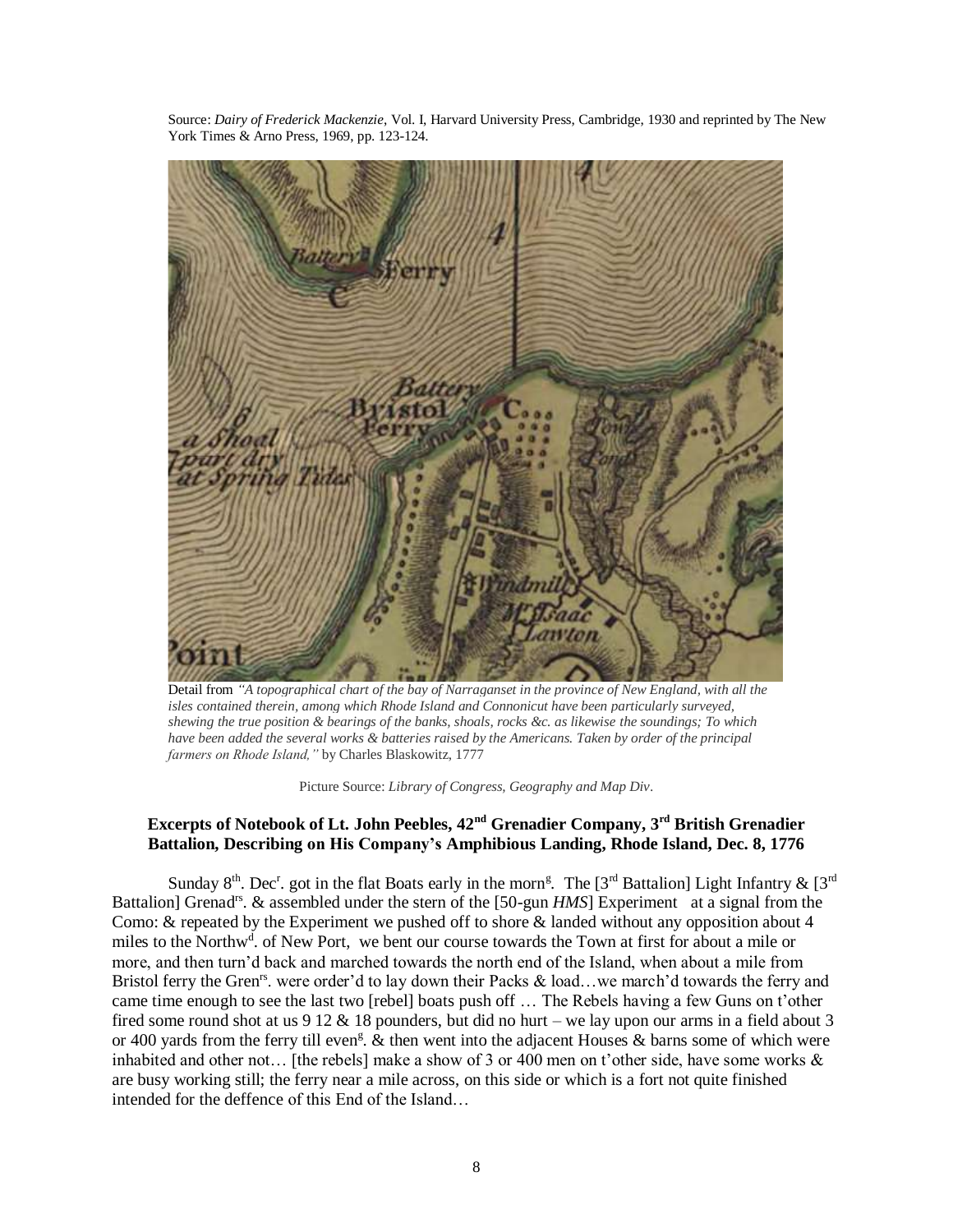Monday 9<sup>th</sup>. Dec<sup>r</sup>. The Troops Canton'd in Houses & Barns as most convenient some better & some worse...

Tuesday 10<sup>th</sup>. Dec<sup>r</sup>. Cold Weather, the wind at NW. The Batt<sup>n</sup>. Parades at 10 in the field next the Wind Mill, the Light Infantry canton'd on the east Road the Gr<sup>rs</sup>. on the West...

Wednesday 18<sup>th</sup>. Dec<sup>r</sup>. the Batt<sup>n</sup>. assembled at the Q<sup>r</sup>. next the town about noon, & marched into Town to the Quarter allotted for them. The men in uninhabited Houses, & some of the officers, others billeted on families...

Source and Note: NRS, *Peebles' Journal* Entry Dec. 8 - 18, 1776 and published in *John Peebles' American War*, Ed. Ira D. Gruber, Army Record Society, Stackpole Books, 1998, pp. 70-72.

#### **Excerpt of Letter from Commander-in-Chief Gen. Sir William Howe to New Jersey Commander Maj. Gen. James Grant Regarding Lt. Gen. Henry Clinton's Capture of Rhode Island, Dec. 8, 1776**

N. York  $Dec^r$ .  $20^{th}$ Friday

 …Should this be ye first advice to you of [Lt. Gen. Henry] Clinton's possession of Rhode Island without y<sup>e</sup> loss of a man, I shall be pleased, knowing y<sup>e</sup> first messenger of good news is ever in favor. Good quarters for  $y^e$  Troops in Newport & one brigade in Cantonments. The Rebels quitted on ye first appearance, crossing ye ferry to Bristol. [Maj. Gen. Richard] Prescott was detach'd after them with L [Light]. In [Infantry]:  $\&$  [3<sup>rd</sup> Battalion, including the 42<sup>nd</sup> Company] Grend<sup>rs</sup>.  $\&$  catch'd a few of them... Ever Yrs .

So Cold I can hardly hold y<sup>e</sup> pen.

M.G. Grant

Source: *James Grant Papers of Ballindalloch Castle, Scotland;* Library of Congress Microcopy, Reel 36, Army Career Series, Correspondence, December, 1776. Transcribed by Todd Braisted.

W Howe

#### **British Officer's Account of Capture of Rhode Island; Newport, Dec. 8-17, 1776**

*Extract of a Letter from an Officer at Newport, Rhode Island, to another Officer at New – York, dated the 17th December 1776.*

"Our Troops have taken this Town and Island without the least Opposition. A Deputation of the Inhabitants waited upon the [Lt.] General [Henry Clinton] at our Landing, to make their Submission, but, would you believe it, they now murmur because the Army has taken Possession of some of their Houses for Winter Quarters? We have taken up a few People for Prisoners; and a great many Guns were left behind in several Forts. If we had arrived about three Hours sooner, we should have cut off *Hopkins's* Squadron of three Ships, which got away just as we came up. The Winter here is setting in very severe, as I suppose it is with you."

Source and Note: *New York Gazette and Weekly Mercury*, Dec. 23, 1776, p. 3. The 42<sup>nd</sup> Grenadier Co. participated in the landing with the 3rd British Grenadier Bn.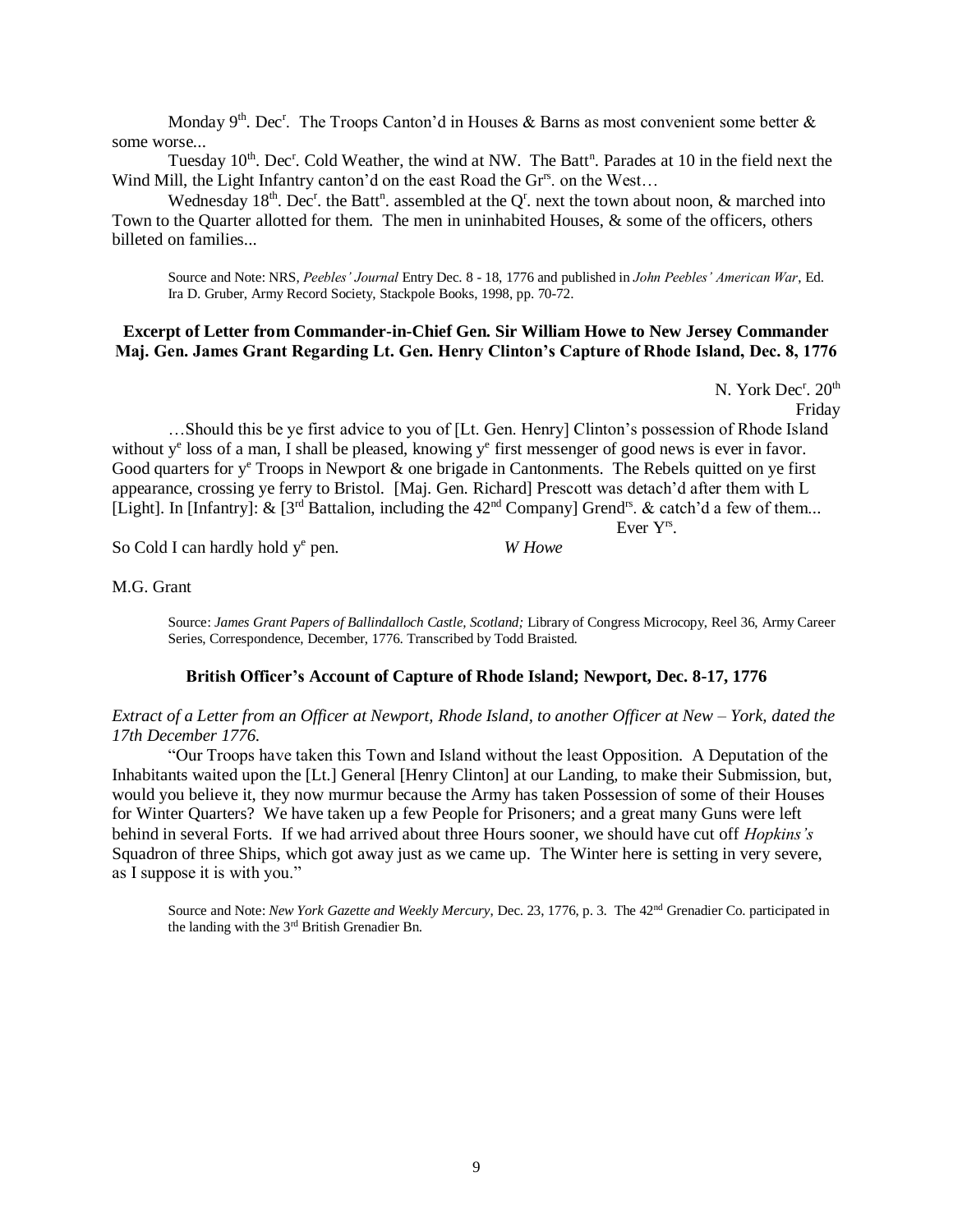

Detail from *"A plan of the town of Newport in Rhode Island,"* 1777, by Charles Blaskowitz

Map Source: *Library of Congress Geography and Map Div.*

## **Journal of Maj. of Brigade and Capt. Frederick Mackenzie, 5th Brig., Describes Operations of 3rd British Grenadier Battalion, Including the 42nd Grenadier Company, Aquidneck Island and Newport, Rhode Island, Dec. 12 – 18, 1776**

#### $12^{th}$  Dec<sup>r</sup>

Snow last night for some hours, which lay three Inches deep on the ground this morning. Cold raw weather all day.

The troops went into Cantonments this day. The whole is now Cantoned over the Island, except the 22<sup>d</sup> Regiment, and [Hessian] Regiment Du Corps, which are quartered in Newport, and doing duty there...

 $17<sup>th</sup>$  Dec<sup>r</sup> Hard frost, and cold wind at N. Clear weather.

The  $43<sup>rd</sup>$ ,  $54<sup>th</sup>$ , and  $63<sup>rd</sup>$  Regiments of [Maj.] Gen<sup>1</sup> [Francis] Smith's brigade, changed their quarters this morning, and cantoned in the houses at the N. end of the Island, taking the advanced posts opposite Bristol and Howland's ferries.

The Grenadiers and Light Infantry, which had hitherto occupied that part of the Island, fell back, and quartered with 3 miles of Newport...

18<sup>th</sup> Dec<sup>r</sup> very cold weather and hard frost.

The Grenadiers and Light Infantry went into Quarters in Newport.

Source: *Dairy of Frederick Mackenzie*, Vol. I, Harvard University Press, Cambridge, 1930 and reprinted by The New York Times & Arno Press, 1969, pp. 126-128.

## **Lt. John Peebles' Account of Quarters and Partial Uniform Change of 42nd Grenadier Company, Newport, Rhode Island, Dec. 21 and 29, 1776**

Saturday  $21^{st}$  Dec<sup>r</sup>... The Comp<sup>y</sup> all in one House at the South end of town – we live at Tavern 1/6 a head for dinner wine very high…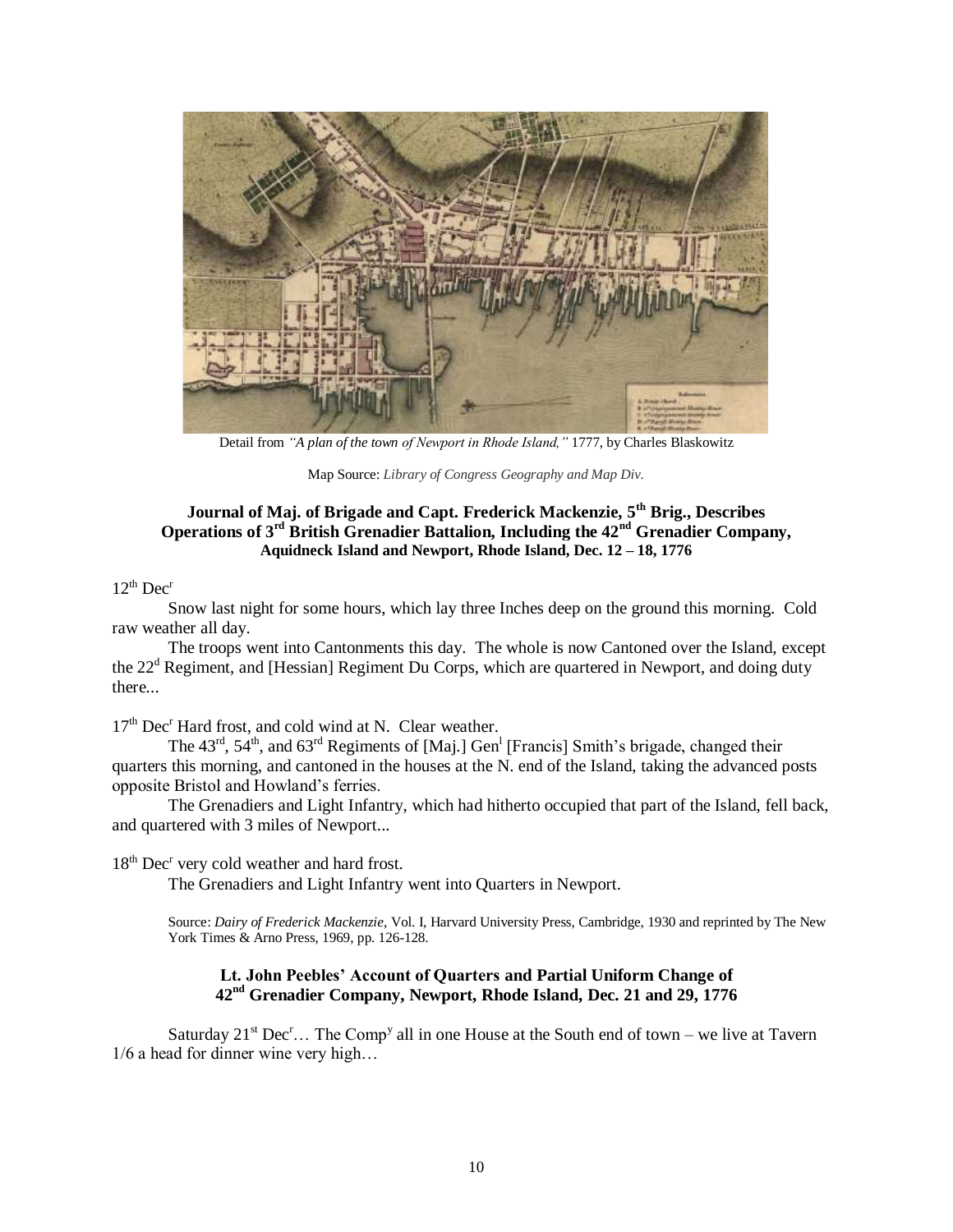Sunday  $29^{th}$ . Dec<sup>r</sup>. The [3<sup>rd</sup> British Grenadier] Battalion went to Church inform our Comp<sup>y</sup>. dress'd in britches for the first time, what would [Maj. Gen. Archibald Montgomerie, Earl of Eglinton]  $L^d$ . E: say if he saw us...

Source a: *Peebles' Journal* Entries for Dec. 21 and 29, 1776 and published in *John Peebles' American War*, Ed. Ira D. Gruber, Army Record Society, Stackpole Books, 1998, pp. 70 and 75. *"1/6 a head"* means one and a half shillings for each officer for dinner. A lieutenant's pay was four and 2/3 shillings per day. It cannot be determined from Peebles' note whether the company was in knee breeches, which was a standard winter uniform, when worn with warm leggings, or in long trousers (especially gaitered trousers which became very common) as the war progressed.

#### **Excerpt of Letter from Commander-in-Chief Gen. Sir William Howe to Lt. Gen. Charles, Earl Cornwallis Advising that He is Bringing Troops Back from Rhode Island (Including the 42nd Grenadier Company), New York, Jan. 11, 1777**

N. York Saturday Noon. Jan  $11^{\underline{th}}$ 

 $My D<sup>r</sup>$ . Lord...

I have wrote today for y<sup>ou</sup>. L [Light]. In [Infantry]:  $[3^{rd}$  Battalion British]  $G^{rs}$ . &  $3^d$ . brigade to come here from Rhode Island with<sup>t</sup>. delay w<sup>h</sup>. will replace y<sup>e</sup>. loss of [Col. Johann] Rall's brigade & fit us better for a march over  $y^e$ . Delaware, but w<sup>h</sup> at present I see no prospect of, & as all I can wish for at present is to remain quiet for a short time in Brunswick & Amboy, I shall defer my visit to you until a prospect of employment may call me thither to cooperate  $w^{ith}$ . You removing  $y^e$ . Enemy from  $y^e$ . Jersies…

Adieu My D<sup>r</sup>. Lord Y<sup>rs</sup>.&c WHowe

Source: *James Grant Papers of Ballindalloch Castle*, Scotland; Library of Congress Microcopy, Reel 37, Army Career Series, Correspondence, Jan. 1777.

# **Lt. Gen. Hugh, Earl Percy's Order for the 3rd British Grenadier Battalion (Including the 42nd Grenadier Co.) to Prepare to Embark, Rhode Island, Jan. 16, 1777**

Given by Earl Percy…  $16<sup>th</sup>$  January  $[1777]...$ 

The  $3<sup>d</sup>$  Battalion of Light Infantry, and Grenadiers, and  $3<sup>d</sup>$  Brigade of British to prepare for immediate Embarkation.

The Light Company and Grenadiers of the  $54<sup>th</sup>$  are not to embark...

Source and Note: *General Orders Rhode Island December 1776 – January 1778*, Ed. Don Hagist, Heritage Books, Westminster (MD) 2007, p. 23. The 42<sup>nd</sup> Grenadier Company is being ordered to embark for New Jersey with the 3<sup>rd</sup> British Grenadier Bn.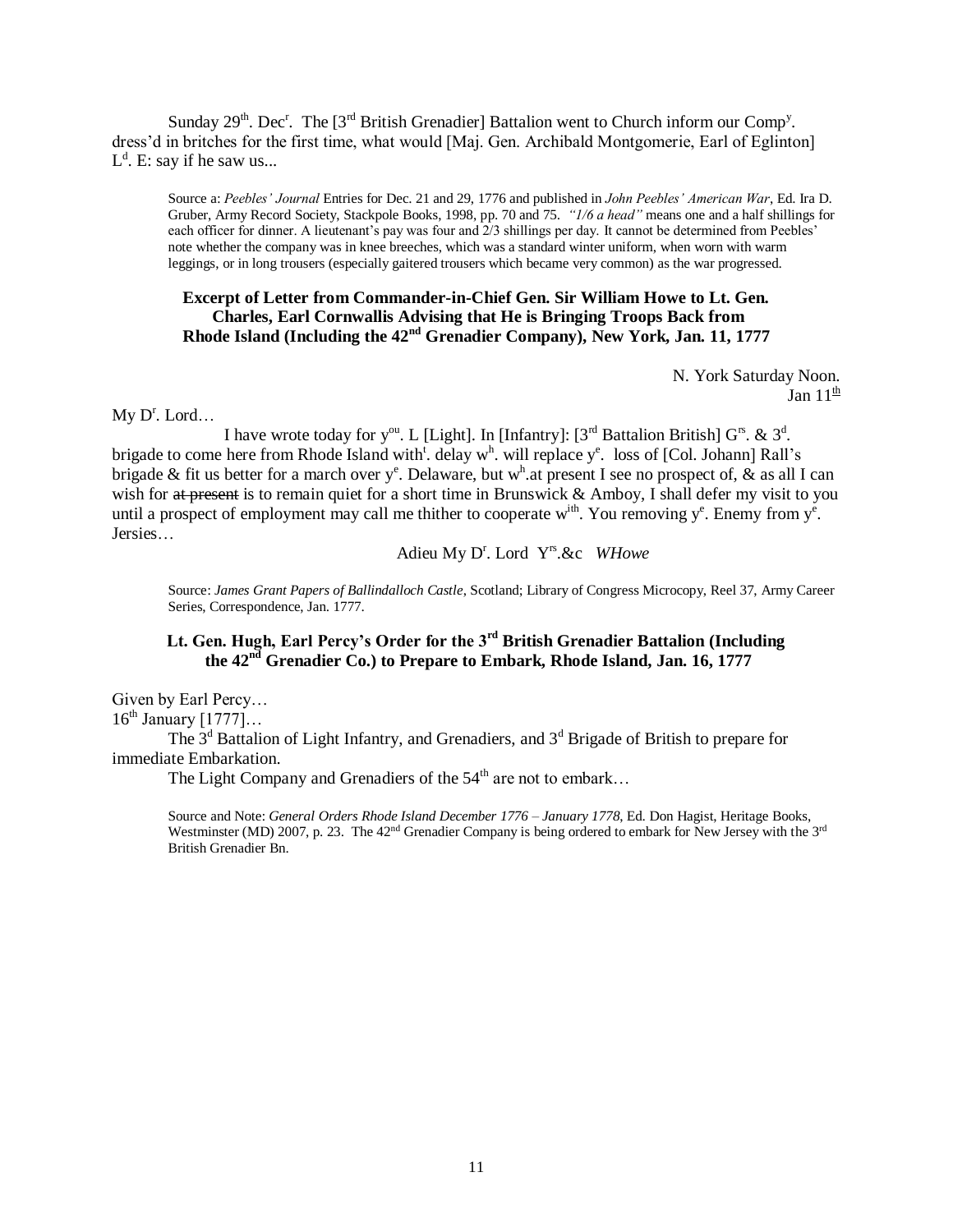

Detail showing Amboy on left and Staten Island on right from *"Plan of Perth Amboy from an actual survey. Sketch of Bonham Town,"* 1777, by James Grant (Dep. Surv. and Eng. Alexander Sutherland

Map Source: Library of Congress Geography and Map Div.

# **Lt. John Peebles' Account of Orders for the 42nd Grenadier Company to Embark on the** *Transport Eagle***, Newport, Rhode Island, Jan. 16-28, 1777**

Tghursday  $16<sup>th</sup>$ . Jan<sup>ry</sup>. the morn<sup>g</sup>, mild & pleasant... came to snow in the afternoon... In Orders, the  $[3^{rd}$  Bn.] Light Infantry  $[3^{rd}$  Bn.] Grenad<sup>s</sup>. &  $3^{\overline{d}}$ . Brigade to hold themselves in readiness for immediate Embarkation, except the L: Infantry & Grenad<sup>rs</sup>. of the  $54<sup>th</sup>$ . Regt...

Sunday  $19<sup>th</sup>$ . hard frost wind N.W. Orders last night for putting our heavy baggage on board this morn<sup>g</sup>. The Eagle & Argo the 2 ships for the Grenad<sup>1s</sup>. the 15<sup>th</sup>. 33<sup>d</sup>. & 42<sup>d</sup>. on the former, the 28<sup>th</sup>. 37<sup>th</sup>. 46<sup>th</sup>. & 57<sup>th</sup>. in the latter...

Tuesday  $21^{st}$  Jan<sup>ry</sup>. fine clear frosty w<sup>r</sup>. [weather] orders for Embarking tomorrow morn<sup>g</sup>. repeated, to parade at the usual place at  $\frac{1}{2}$  after 8. & at the Grand parade at 9...

Wednesday 22<sup>nd</sup>. Cold Clinking frost wind at NW. sent my baggage down to the [transport] Minerva to go in her boat, went to the Barrack & marched up the men to the parade where the rest were waiting for us, & M<sup>r</sup>. [Capt. Charles or Lt. William] Graham never thinking about the matter marched in Batt<sup>n</sup>. to the Grand parade & from thence to the South Wharfs where we Embarked. 3 comp<sup>ys</sup>. the 15<sup>th</sup>. 33<sup>d</sup>. & 42<sup>d</sup>. on board the Eagle Cap<sup>t</sup>. Noble, the 28<sup>th</sup>. 37<sup>th</sup>. 46<sup>th</sup>. & 57<sup>th</sup>. on board the [Transport] Argo – The [3<sup>rd</sup> Battalion] Light Infantry  $\&$  52<sup>d</sup> Reg<sup>t</sup>. embark'd in the morn<sup>g</sup>. the 3 other Reg<sup>ts</sup>. in the afternoon, the wind now about North…

Tuesday  $28<sup>th</sup>$ . Jan<sup>ry</sup>. a Signal was made about 2 oclock in the morning for sailing on which the ships got up their anchors  $\&$  got underway by 3...

Monday  $10^{th}$ . Feb<sup>ry</sup>. fine frosty weather... Orders to land our heavy Baggage immediately and lodge it in our respective Reg<sup>tal</sup>. Stores [in New York]...

Friday  $14^{\text{th}}$ . Feb<sup>ry</sup>. hard frost... about 2 P.M. came to anchor about a mile or more from Amboy [New Jersey]...

Saturday 15<sup>th</sup>. Feb<sup>ry</sup>. hard frost & a cold N.W. wind in the forenoon warp'd up opposite to Amboy but it blew too hard to get near the Town… The Commanders went ashore to Amboy & return'd in the Even<sup>g</sup>. but no word of our landing not where we are to go. Amboy and Brunswick & the villages between are occupied by our Troops but never move out except in large Parties…

Source and Note: *Peebles' Journal* Entries for Jan. 16 -28,1777 and published in *John Peebles' American War*, Ed. Ira D. Gruber, Army Record Society, Stackpole Books, 1998, pp. 79, 81-83, 88 and 92.

# **General Order Notes the 3rd British Grenadier Battalion, Including the**